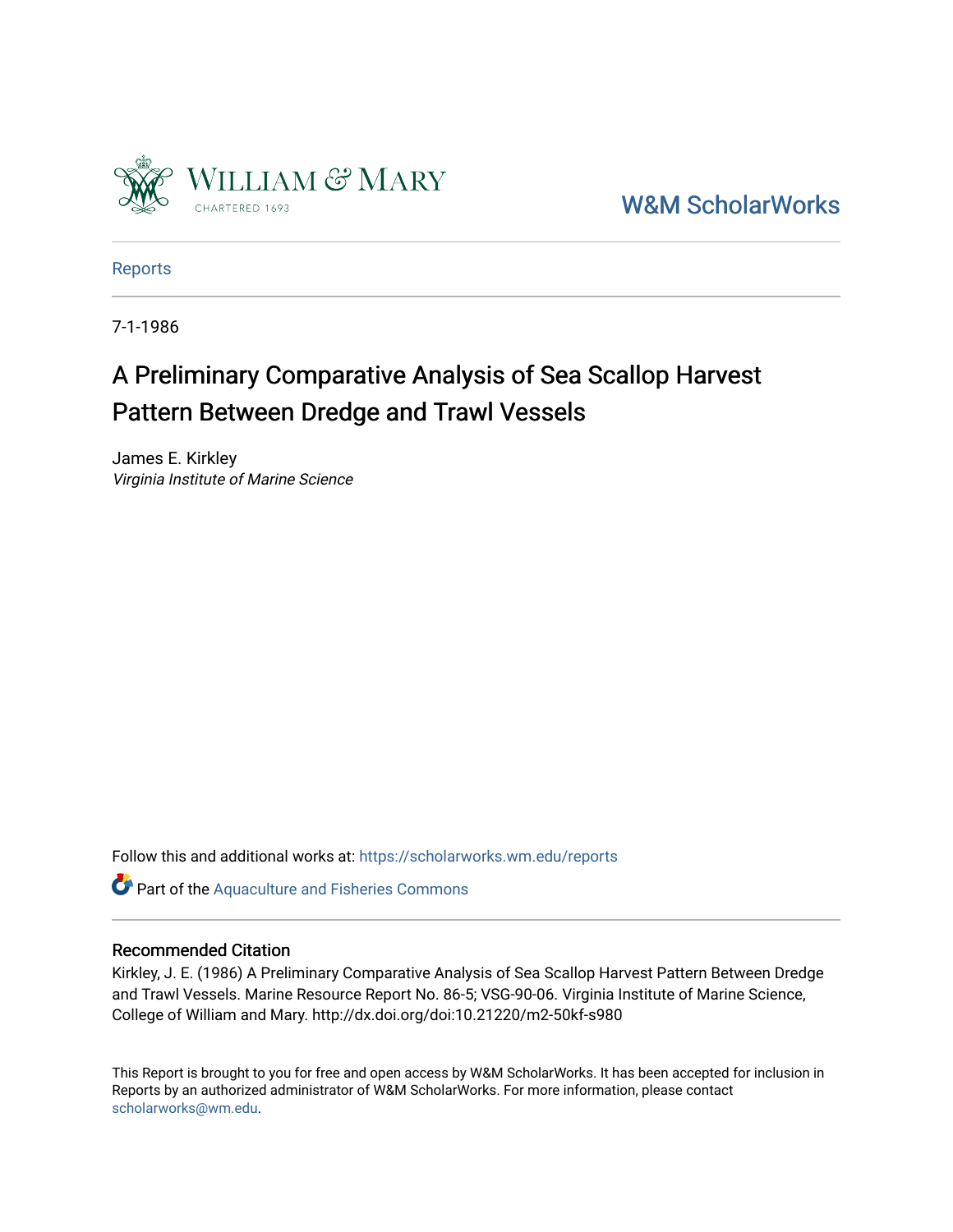**VIRGINIA SEA GRANT COLLEGE PROGRAM** 

 $\mathbf{r}$ 

# A Preliminary Comparative Analysis<br>of Sea Scallop Harvest Pattern<br>Between Dredge and Trawl **Vessels**

James E. Kirkley

VSG-90-06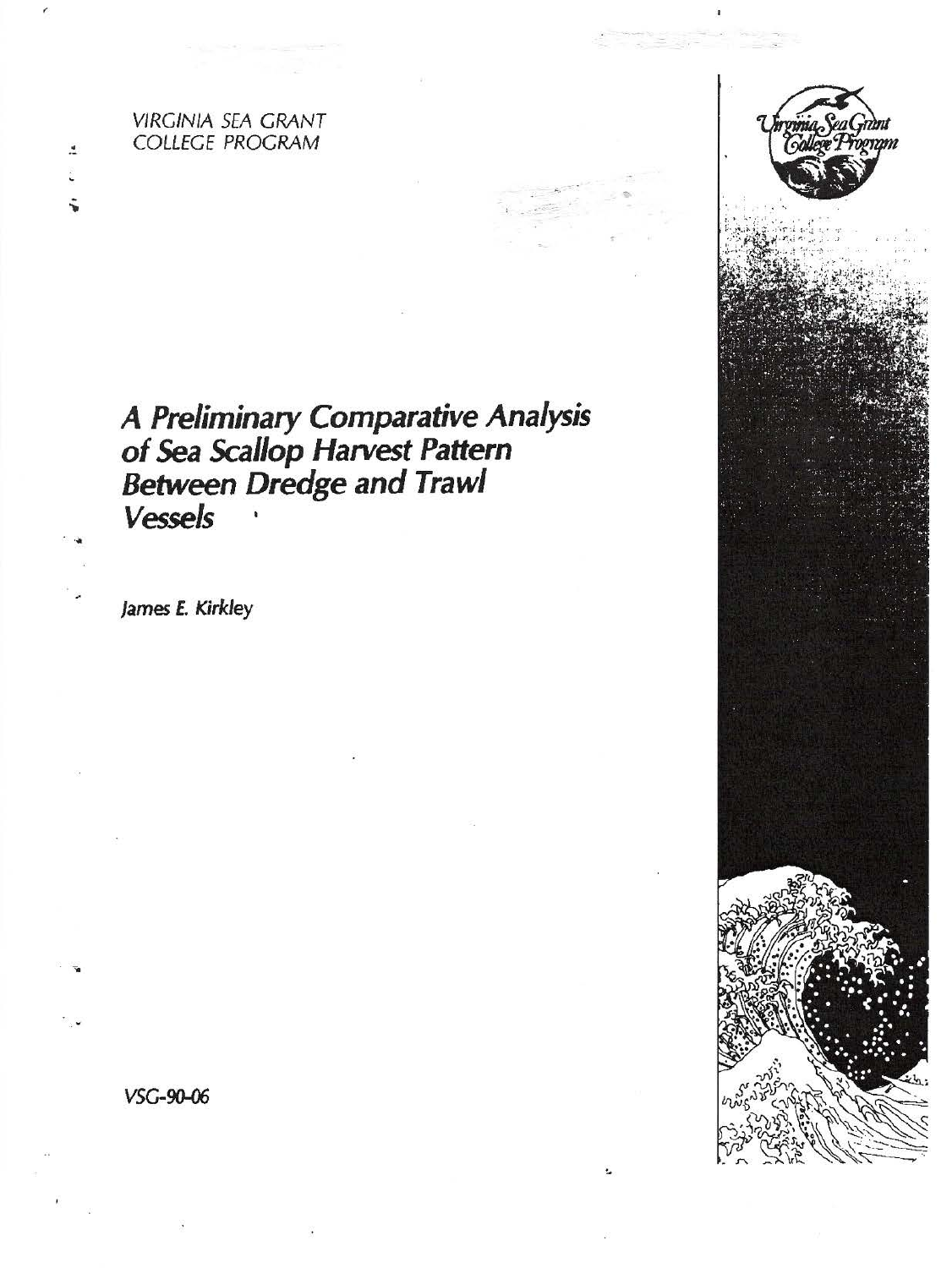This work is a resuh of research sponsored in part by the National Sea Grant College Program of the National Oceanic and Atmospheric Administration, U.S. Department of Commerce, under Grant No. NA86AA-D-SG042 to the Virginia Marine Science Consortium and the Virginia Sea Grant College Program. The U.S. Government is authorized to produce and distribute reprints for governmental purposes notwithstanding any copyright notation that may appear hereon.

'<br>'

•

'

•

•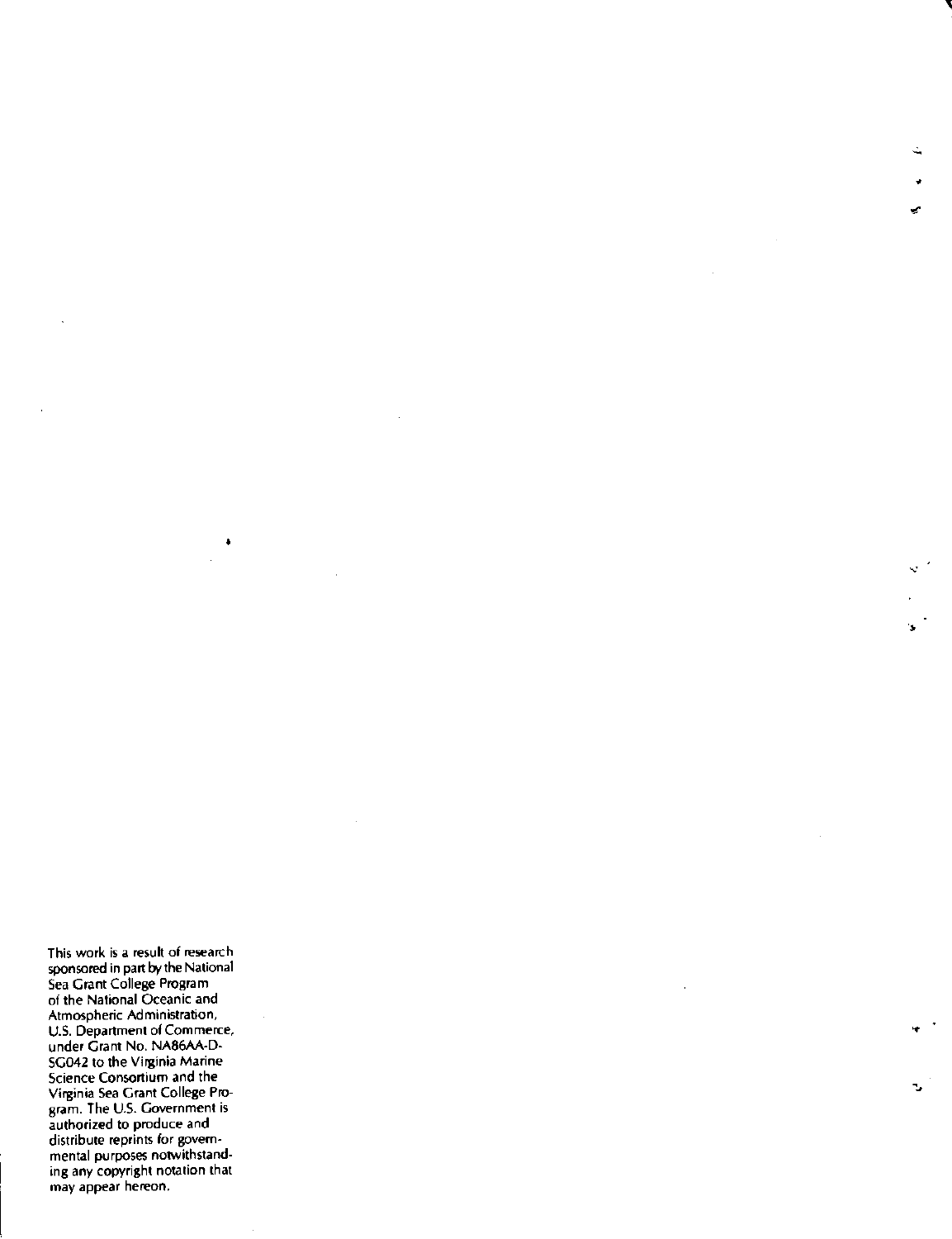## A PRELIMINARY COMPARATIVE ANALYSIS OF SEA SCALLOP HARVEST PATTERNS BETWEEN DREDGE AND TRAWL VESSELS

by

James E. Kirkley•

Prepared July 1986

 $\epsilon$ 

 $\Box$ 

◢

-·

VIMS Marine Resource Report No. 86-5

**\*James** I. Kirkley is Assistant Professor, College of William and Mary, Virginia Institute of Marine Science, School of Marine Science, Gloucester Point, Virginia 23062.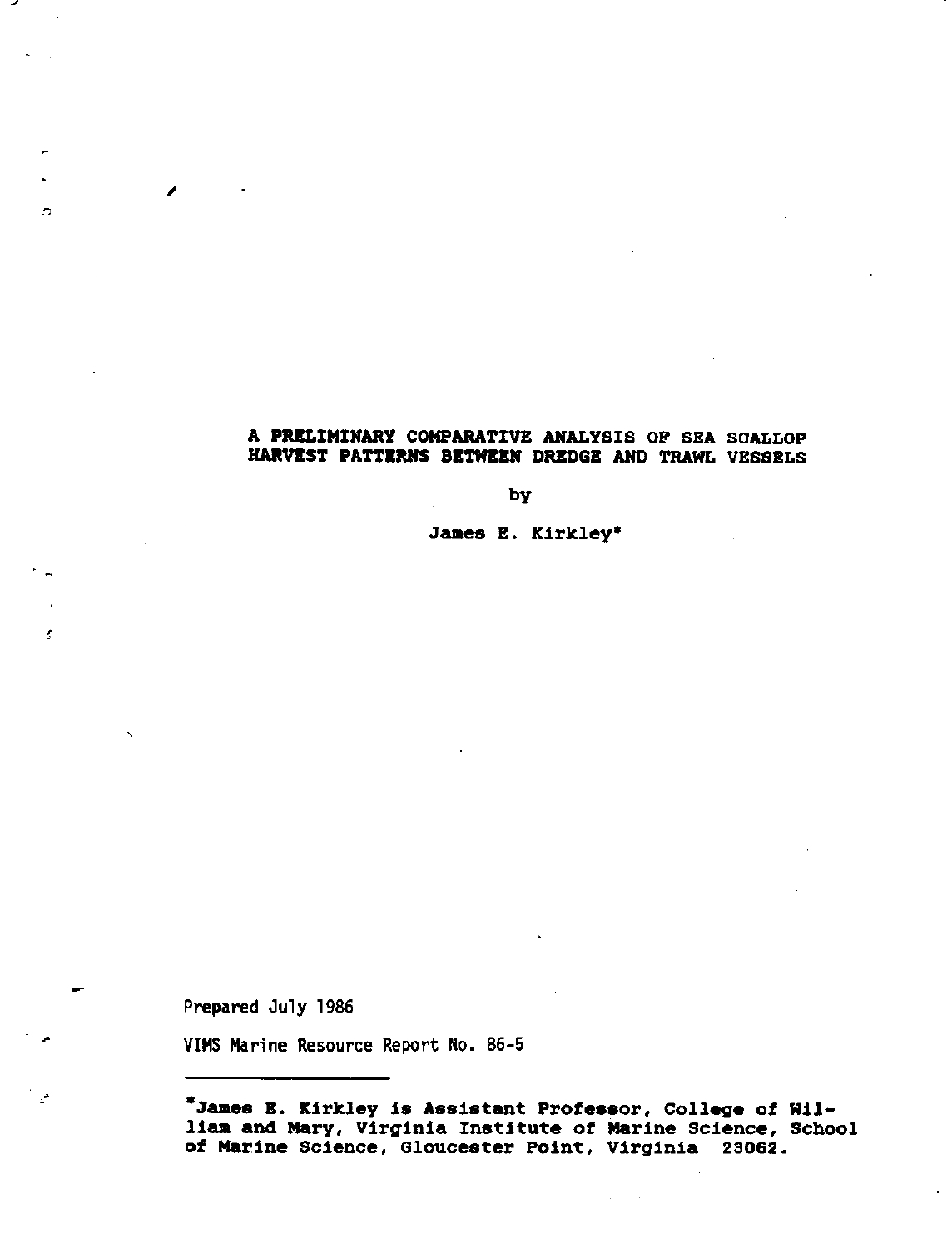#### A PRELIMINARY COMPARATIVE ANALYSIS OP SBA SCALLOP HARVEST PATTERNS BETWEEN DREDGE AND TRAWL VESSELS

#### *-1* **Intr0duct1on**

,

'

The common property nature of marine **fisheries ia**  theorized to **cauae** overfishing in biological and economic terms. The two forms of overfishing, while being differ**ent, nevertheless result in higher production coete, lower net earnings, and misallocation of society's resources.**  The entry of additional vessels in a fully exploited fish**ery further exacerbates the problem.** 

The scallop (Placopecten magellanicus) fishery of the Northwest Atlantic is believed to be overfished, In a table prepared by the National Marine Fisheries Service. the stock condition for sea scallops was assessed **aa** being depleted in 1984. The management councils for the New England, Mid-Atlantic, and South-Atlantic regions offered, that in 1982, over-explo.itation of the resource **was a** danger. Furthermore, the World Court ruling in 1984 in which Georges Bank waa divided between Canada and the United States reduced the size of the sea scallop resource available for harvest by U.S. fishermen.

concurrently, imports of all scallope, which compete with domestic scallops, are increasing. A record high c,2,035,000 pounds-meat weight) **was** reported by the Rational Marine fisheries Service for 1985. These conditions all contribute to **a** depressed domestic scallop industry.

In 1960, total domestic landings of **sea** scallop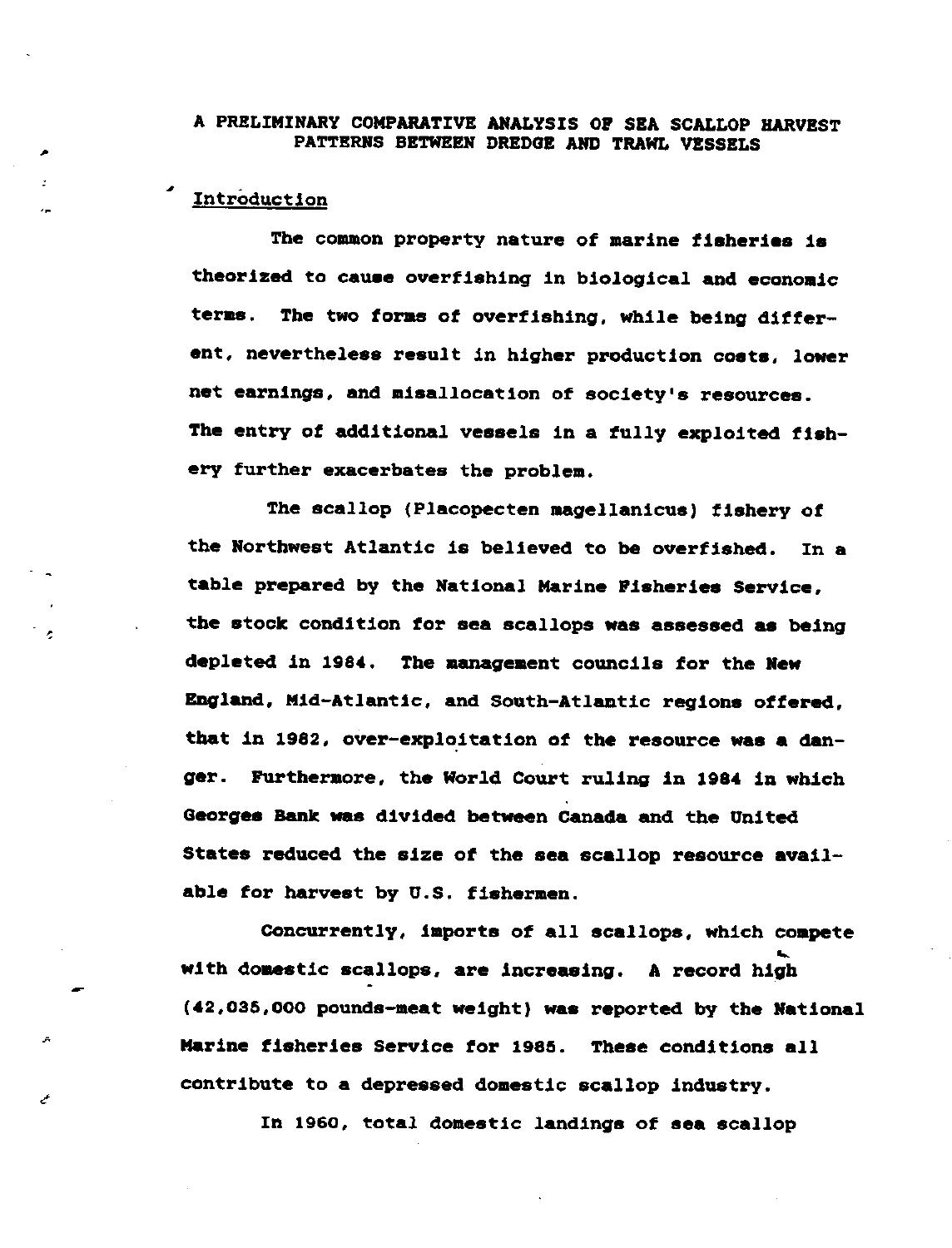**meats** were 26,599,000 pounds. Landings in 1985 were • 15,829,000 pounds; this represents **a** reduction of 40-parcent in landings.1 During the period 1978-1984, the **gross**  stock or revenue per scallop dredge **vessel,** without considering the effects of inflation, declined approximately 18-parcent (table 1). Landings per vessel declined approximately 62-percent. During this **saae** period, the number of **veaaela 5 gross registered tone and over increased by**  approximately 65-percent. During the period 1968-1984, it **has required more vessels, trips, and days at sea to harv**est less scallops.

The 1985 "Status of the Fishery Resources Off the Northeastern United States (Northeast Fisheries Center, 1985) indicates that the scallop resource during 1984 was either depressed, overfished, or dependent on one **age** class (pp. 132-136). The resource for the Gulf of Maine was believed to be comprised of aostly small scallops (greater than **a** 35-meat count per pound). The Georges Bank resource waa suaaarized as being depreesed (p. 135). The Mid-Atlantic population was assessed as being at historically low levels (p. 136). The status report offers the following (p. 136):

"The USA scallop fleet is expected to continue concentrating much of its activity in the Mid-

<sup>1</sup>For additional information, see Kirkley (1985), "A Description and Characterization of the Northwest Atlantic Fisheries", National Marine Fisheries Service, Northeast Fisheries Center, Wood's Hole, Massachusetts, 02543.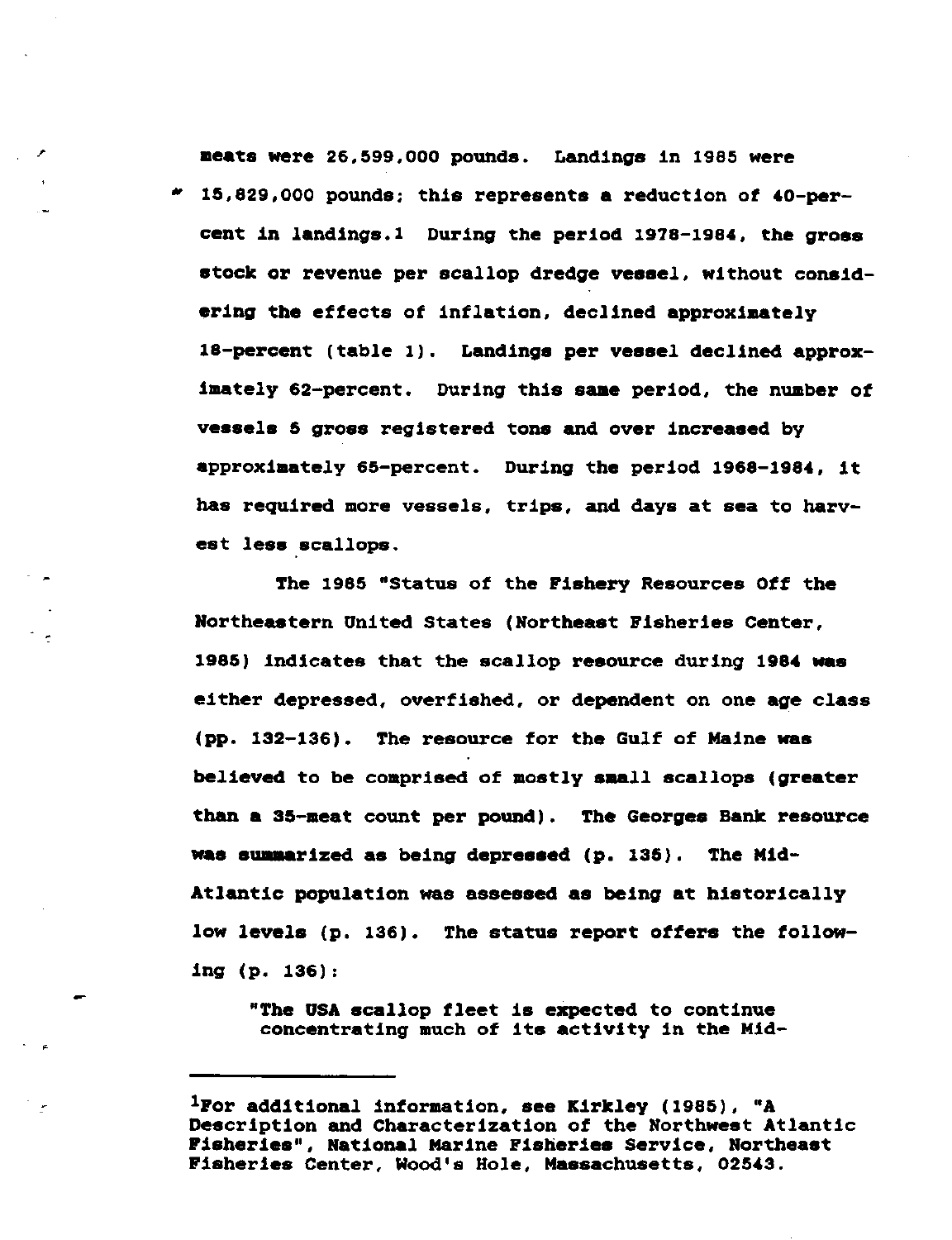Atlantic region during 1985 and 1986 due to exclusion **of USA fishermen from the Northeast Peak of Georges Bank and low abundance of scallops in most other offshore grounds. However, the absence of significant**  recruitment throughout the Mid-Atlantic, coupled with high fishing mortality levels, will impede resource recovery. **Unless** restrictions in fishing effort **occur, sea scallop abundance and landings are expected to decline in the near future."** 

#### **Proposed Study**

,,

.•

**The East Coast Fishermen's Association is particu**larly concerned with the potential ramifications of **increasing levels of effort and mortality. In particular,**  the possible **increased** mortality on smaller scallops which **might occur from the practices of scallop trawling and**  shell stocking. The association offers that this might occur if the southern Calico and shrimp trawlers migrate **north to harvest sea scallops in response to depressed con**ditions in their respective **fisheries.** 

In order to **examine** the possibility that trawling or netting scallops might inflict higher mortality on scallops, particularly smaller scallops, the East Coast Association proposed a joint study with the Virginia Institute of Marine Science, College of William and Mary.2 The purpose of the study is to specifically evaluate the difference in fishing mortality on different sized scallops caused by two types of scallop gear--dredge and trawl.

**2see attachment 1 for review of proposed study.**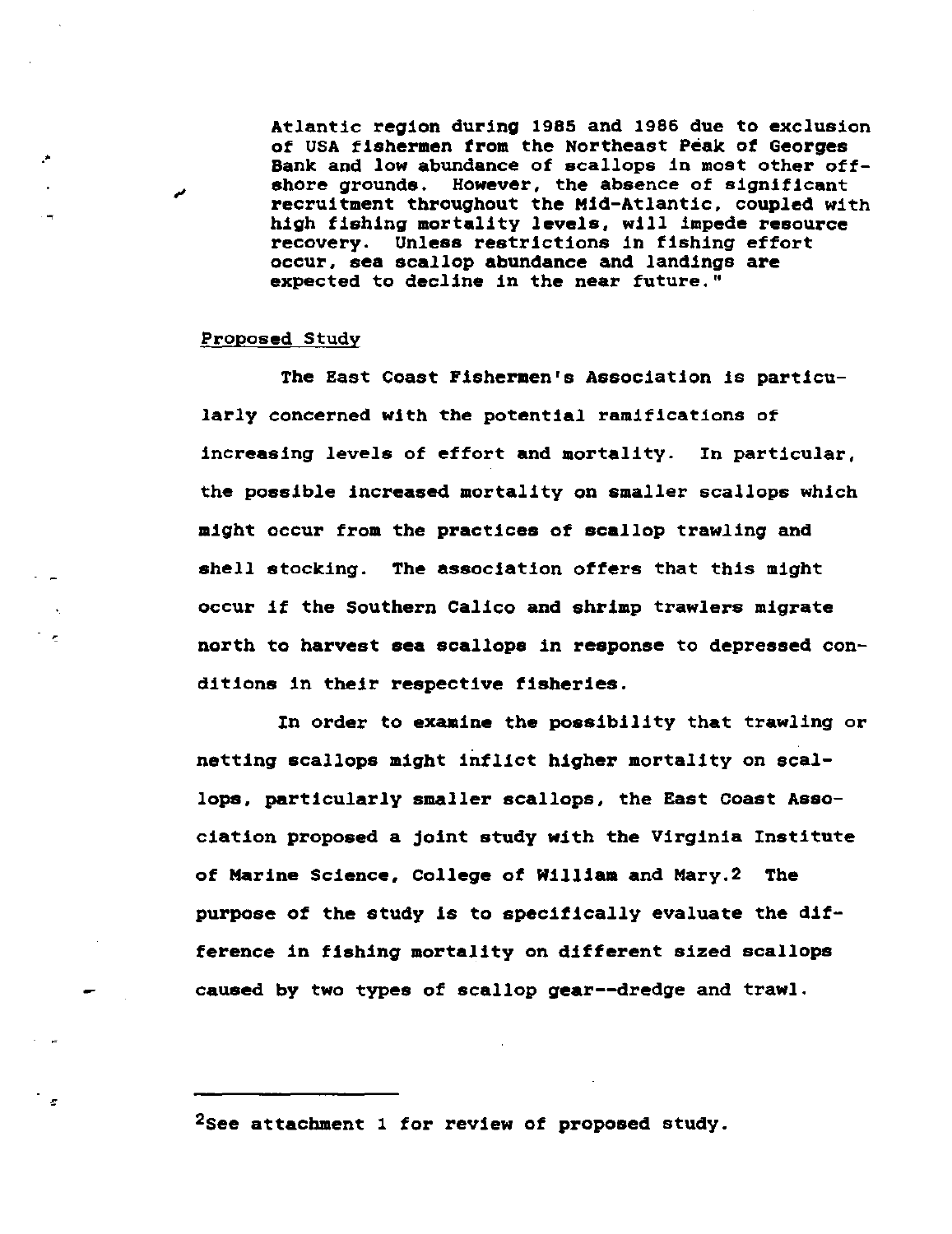| Year | <b>Number</b><br>of<br>vessels | Average<br>tonnage | Landings<br>per<br>vessel | Revenue<br>per<br>vesse) | Days absent<br>per<br>vessel | <b>Total</b><br>landings | Total<br>days absent | Total<br>trips |
|------|--------------------------------|--------------------|---------------------------|--------------------------|------------------------------|--------------------------|----------------------|----------------|
| 1968 | 100                            | 100                | 100                       | 100                      | 100                          | 100                      | 100                  | 100            |
| 1969 | 87                             | 93                 | 73                        | 72                       | 76                           | 67                       | 85                   | 112            |
| 1970 | 65                             | 88                 | 84                        | 102                      | 73                           | 53                       | 66                   | 91             |
| 1971 | 64                             | 83                 | 79                        | 105                      | 58                           | 45                       | 62                   | 106            |
| 1972 | 62                             | 79                 | 71                        | 127                      | 64                           | 51                       | 64                   | 100            |
| 1973 | 64                             | 86                 | 63                        | 101                      | 63                           | 46                       | 51                   | 82             |
| 1974 | 46                             | 98                 | 116                       | 160                      | 92                           | 47                       | $\bullet$            | 51             |
| 1975 | 62                             | 61                 | 111                       | 188                      | 83                           | 73                       | 54                   | 66             |
| 1976 | 122                            | 71                 | 109                       | 183                      | 73                           | 144                      | 85                   | 116            |
| 1977 | 223                            | 71                 | 90                        | 134                      | 61                           | 187                      | 124                  | 203            |
| 1978 | 187                            | 88                 | 110                       | 251                      | 89                           | 224                      | 133                  | 149            |
| 1979 | 290                            | 106                | 67                        | 206                      | 94                           | 228                      | 175                  | 186            |
| 1980 | 394                            | 115                | 50                        | 173                      | 91                           | 208                      | 244                  | 268            |
| 1981 | 423                            | 125                | 54                        | 194                      | 108                          | 219                      | 264                  | 245            |
| 1982 | 191                            | 132                | 68                        | 227                      | 113                          | 154                      | 226                  | 199            |
| 1983 | 320                            | 114                | 51                        | 253                      | 94                           | 148                      | 255                  | 270            |
| 1984 | 313                            | 124                | 41                        | 206                      | 113                          | 133                      | $251 -$              | 222            |
|      |                                |                    |                           |                          |                              |                          |                      |                |

# Table 1. Indices of activity and performance by scallop dredge vessels.  $1968 = 100$

Source: National Marine Fisheries Service, Northeast Fisheries Service and Kirkley, J. E. "A Description and Characterization of the Northwest Atlantic Fisheries".

 $\hat{\mathcal{F}}$ 

 $\overline{a}$ 

−.

 $\tilde{\mathbf{r}}$  $\mathcal{A}$ 

 $\mathbf{d}$ 

 $\mathbb{Z}^2$ 

 $\overline{a}$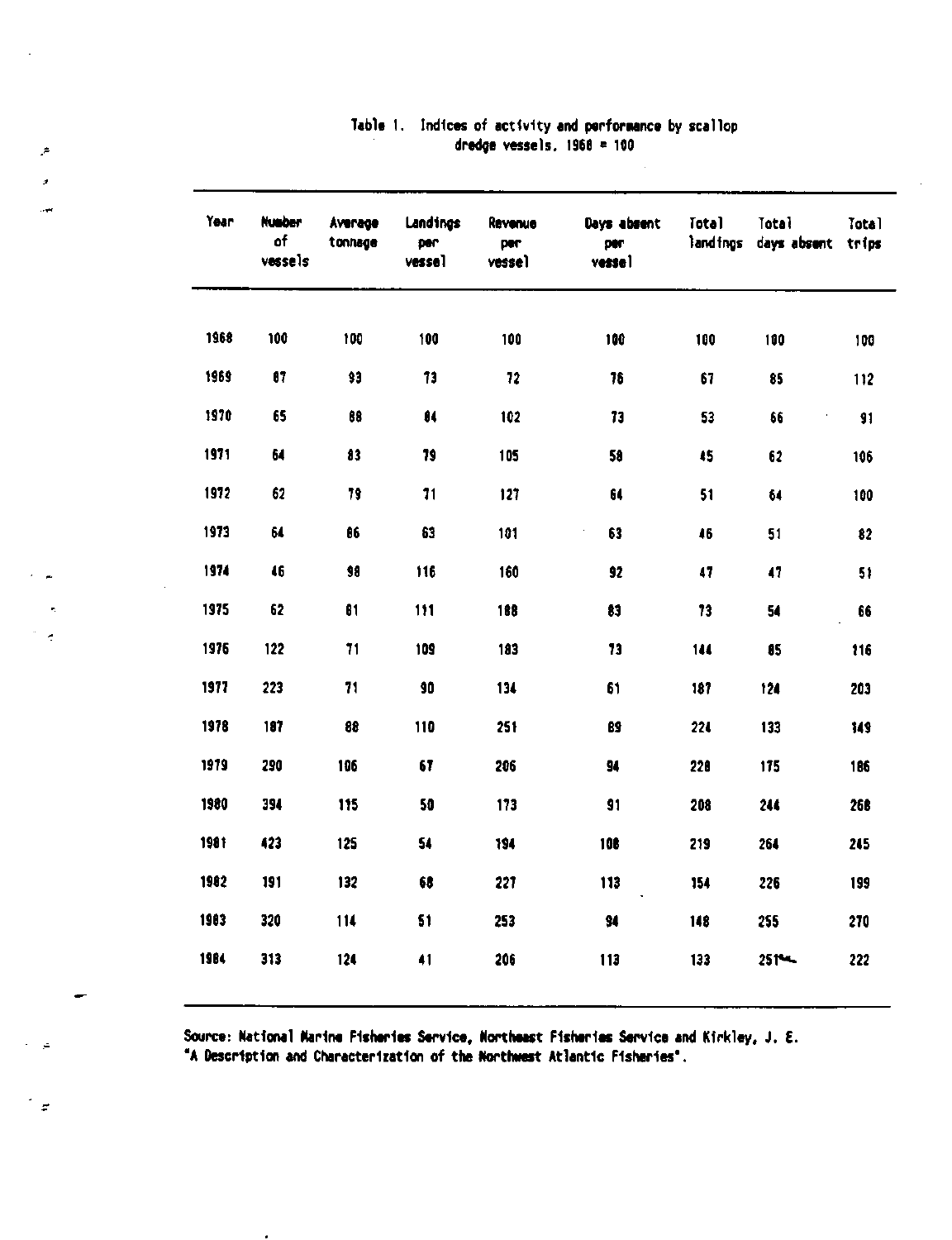#### ., Method of Study

**A** 

Two vessels were made available--the Richard Wayne **(a** double rigged trawler) and the Margaret Rose **(a** double rigged dredge **vessel).** The vessel specifications **are** not **yet available; however, the Margaret Rose was a substan**tially larger **vessel.** Four personnel from the Institute were assigned to the Richard Wayne and three to the Margaret Rose.3 The trawl vessel had a crew of three. However, the crew of the trawl vessel were not familiar with trawling for scallops, and it was necessary to obtain the services of a captain familiar with this type of fishing. Mr. Frank Peabody, a recognized highliner, supervised fishing operations aboard the Richard Wayne. The Margaret Rose had a crew of approximately 15 individuals with another recognized highliner, Mr. Rodney , **serving ae cap**tain. The captains of both vessels were informed to operate in accordance with traditional commercial fishing prac**tices.** 

It was determined that the two vessels were to depart from cape May, Hew 3eraey on Monday, 3une 30, 1986. The Hudson Canyon area was selected as the fishing grounds; this area is currently being heavily exploited. The vesaela were requested to remain within visual distance of each other during the experiment. Fishing was to commence

<sup>3</sup>Personnel were as follows: Richard Wayne-Drs. DuPaul and Kirkley, Mr. Phil Cahill, and Mr. 3oaeph Choromanaki; Margaret Rose-Mr. s. Smith, Mr. B. Blaylock, and Mr. D. Boyd.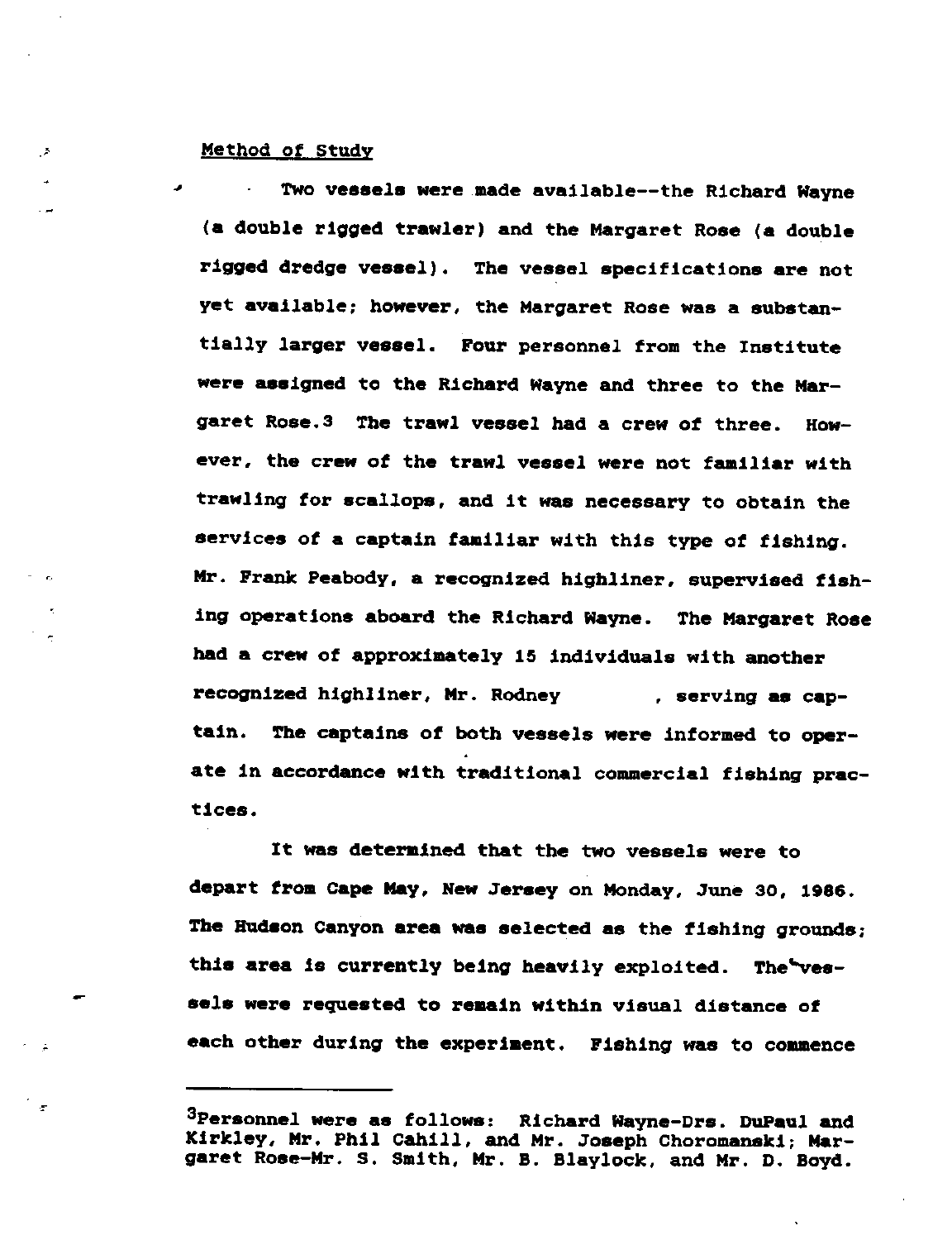at approximately the same time and last for a duration of twelve hours. Information **was** to be obtained on catch, **size** distribution, mortality, effort, course headings, tow **speed,** depth fished, and **time** the **gear was** engaged in fishing.

,

- 2

'

Information necessary *tor* designing the sample was not available. It was, thus, decided that given the limited resources, two baskets (approximately 1.5 bushels per basket) should be sampled from each gear per tow for **a**  total sample of four baskets per tow. The shell height of the scallops were to be measured and recorded in millimeters. It was determined that total landings per tow would have to be estimated by the captain and crew of each vessel. Total weight was to be estimated by using the **average**  weight per basket of six baskets of scallops.

Two forms of mortality were of concern to the experiment. The first form was that of commercial mortality or the harvest *ot* scallops to be shucked. The second form was **immediate** mortality on the scallops Which were to be discarded; this latter form was restricted only to damaged scallops **(e.g.,** crushed shells or **separated** hinges).

A final part of the experiment was to obtain data for examining the relationship between meat weight and shell height. A sample of scallops were to be measured (shell height), shucked, and placed in individual plastic bags during on-board operations. These samples are to be weighed and examined for water loss at the Virginia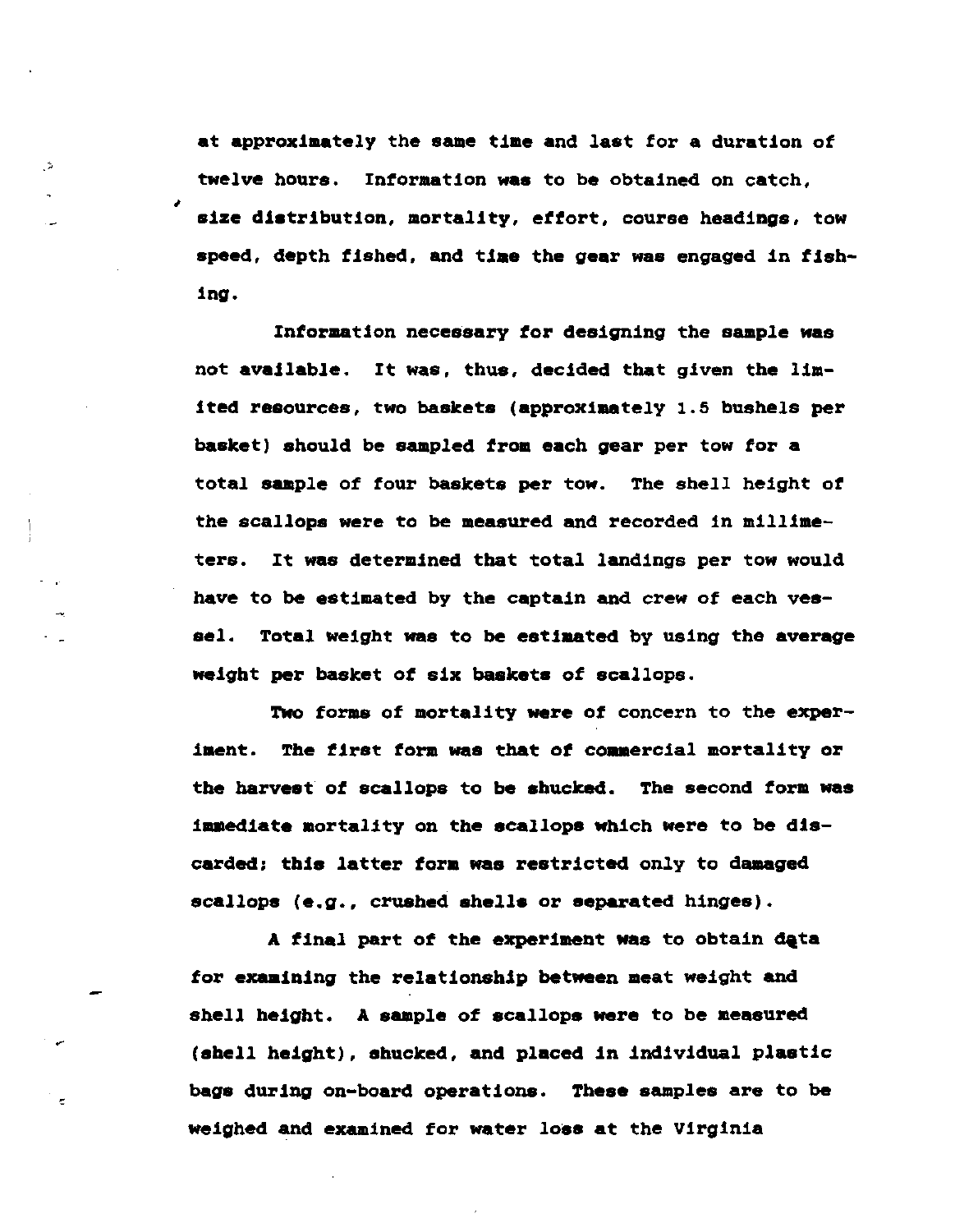Institute of Marine Science. The relationship between **meat**  weight and shell height will be determined by regression **analysis.** 

#### Preliminary **Results**

,

 $\geq$ 

**Piahing** operations commenced at approximately 2320 **hours, June** 30, **1986, and ended at approximately at 0800,**  July 1, 1986. **Veesel** operations, excluding course headings, are summarized in table 2.• Three tows were made by the Richard Wayne (trawl vessel) and seven were made by the Margaret Rose (dredge vessel). However, it was only possible to sample three tows (twelve baskets) from each vessel. This was due to the volume of scallops which could be sampled given limited resources and gear damage on the Richard Wayne (both extensions of the trawl were damaged). Unfortunately, it **has** not been possible to process and analyze all data. Additional processing and analyzing of data will be completed at a future date.

The estimated number of baskets and weight of the total catch of each tow are summarized in table 3. As indicated, the trawl gear harvested substantially more per tow. Excluding the third tow in which the Richard Wayne experienced gear damage, catch per minute that the gear was in the water for the trawler was greater than that for the

<sup>•</sup>specific course headings of each vessel during the experiaent should be requested from the East Coast Pisheraen's Association.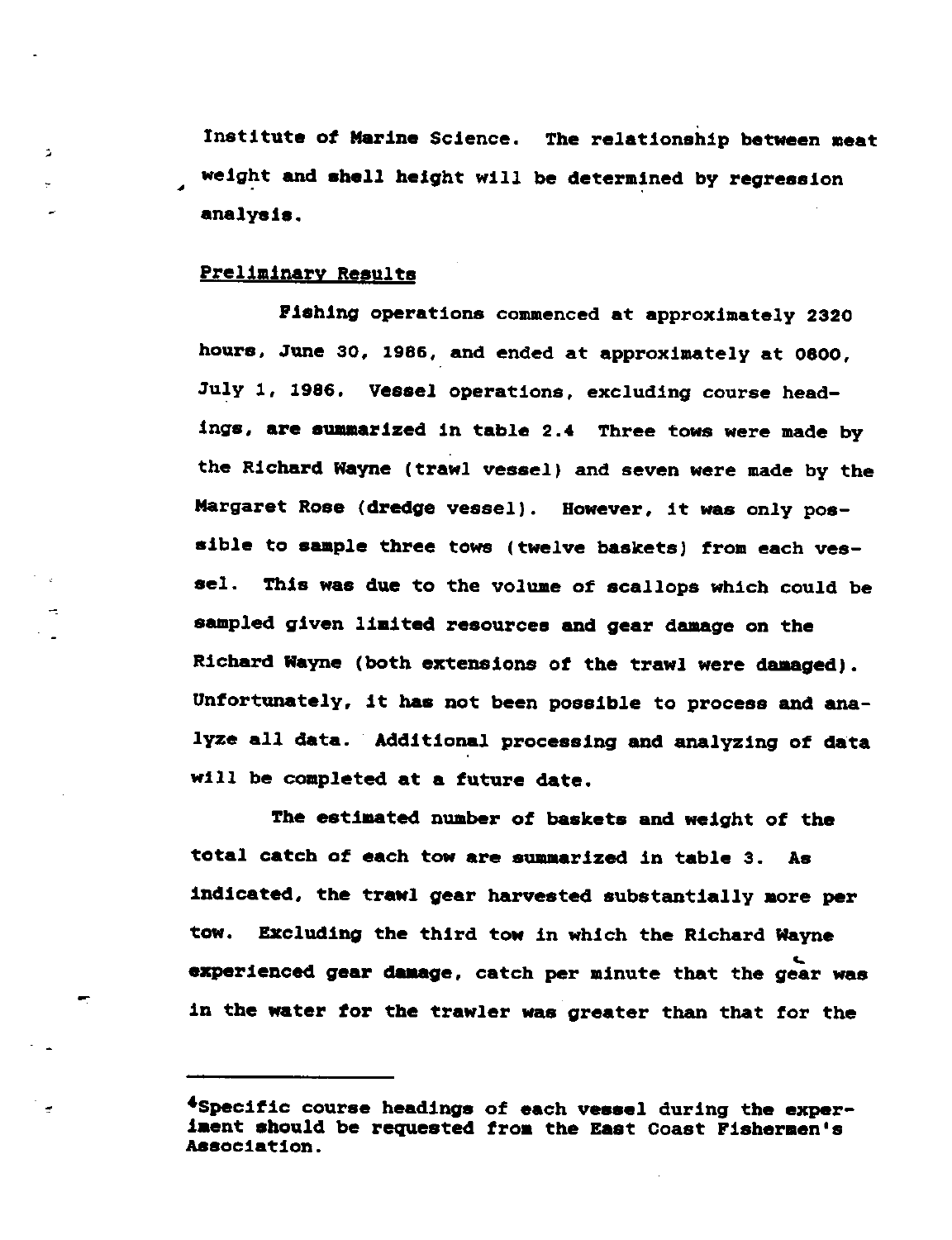<sup>0</sup>dredge vessel (approximately 55 pounds per minute vs. 24 **pounds per minute). Total harvest levels, however, are not coaparable** since the catch over all seven tows made by the Margaret Rose is not available.

. A

r.

More importantly, though, was the observed volume of scallops on-board the trawler due to shell stocking. The dredge vessel sorted and discarded scallops deemed to be too **saall** for shucking. The trawler retained all scallops as in customary for shell stocking. Total on-board harvest for the three tows for the trawl **vessels** and dredge boat **were,** respectively, 8,100 pounds and 1,293 pounds. The **dredge veasel would have had to harvest in excess ot 6,800**  pounds over the next tour towa to equal the total taken by the trawl vessel.

A visual examination of harvesting mortality or scallops damaged by the gear indicated that neither gear **inflicted much mortality or damage.5 However, a visual exaaination** of the scallops stocked on the trawl vessel at the end of the experiment (0800, July 1, 1986) indicated substantial damage to the scallops resulting from crew **aeabers** walking through the pile of scallops and subsequent emptying of the scallops from each tow. These two sources of mortality would normally occur on **a** trawl vessel that shell stocked scallops.

Sstaff **have** not had adequate time to correctly analyze this **issue.** Additional analysis of this **issue** will be completed in the future.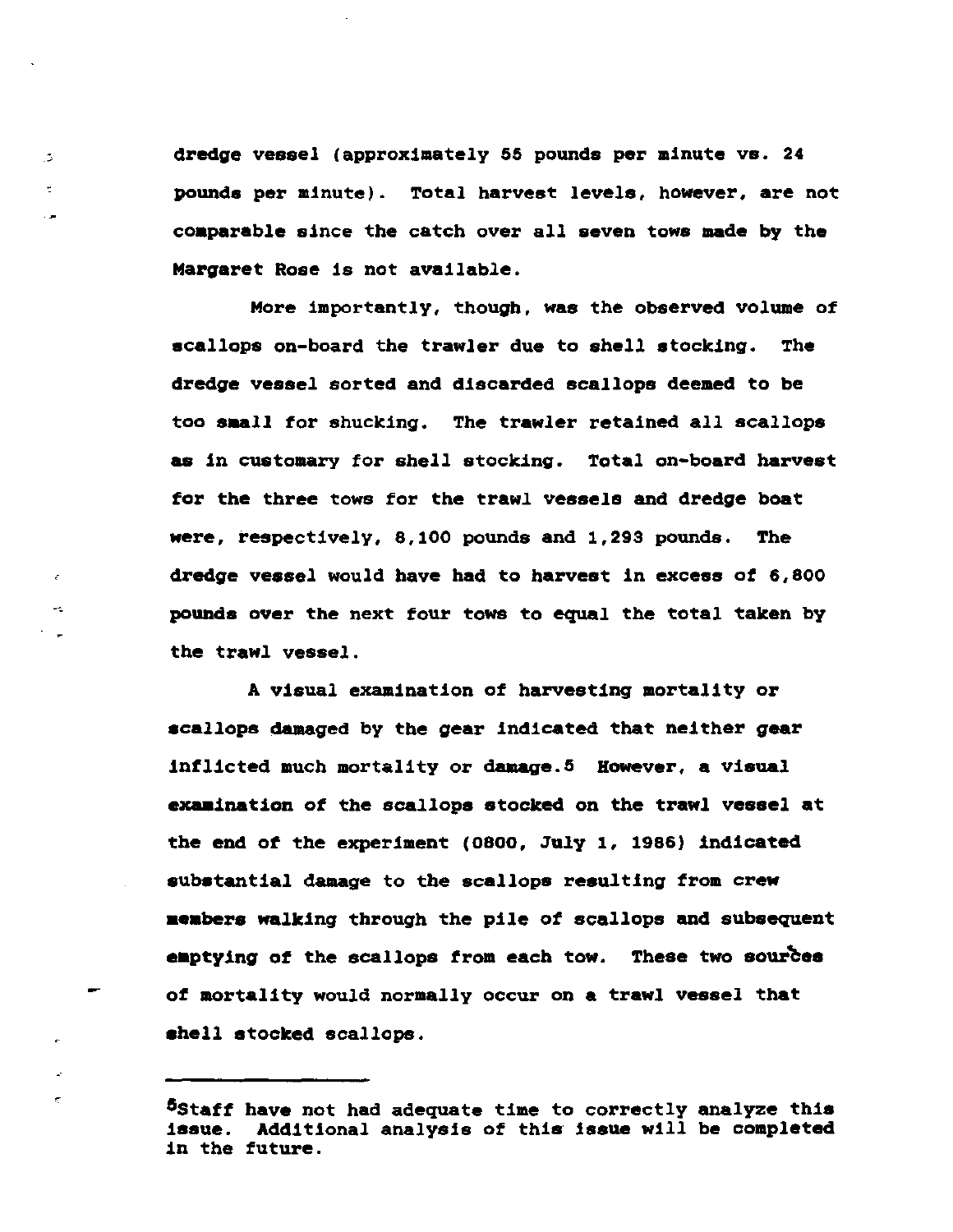The relative distribution of scallops based on ten millimeter intervals is presented in table **4** and depicted in figure 1. As indicated, the trawler **has a** higher percentage of smaller acallopa.6 Approximately 38-percent of the scallops in the trawl sample **were leas** than 80 **millime**ters (3.15 inches) in size: twenty-five percent were **leas**  than 80 millimeters for the dredge **sample.** 

,

Ċ,

The difference in the size distribution between the **harvests of the two vessels is more pronounced when**  examined with respect to **a** cull size of 3.25 inches (82.5 millimeters) which is equal to the **minimum** cull size required for **a** 40 meat count. This is shown in figure 2. Approximately 52-percent of the scallops in the trawl sample were smaller than 3.25 inches. In comparison, less than 35-percent of the scallops in the dredge sample were less than 3.25 inches.

Unfortunately, it.has not been possible to conduct a more rigorous statistical analysis of the data. Additional processing and analyses are required to examine the difference in mortality inflicted by the two gear types. However, the preliminary results, thus far, indicate that trawl vessels have a higher harvest than dredge vessels,<br>shell stock inflicts greater mortality, and the trawl has a tendency to harvest a higher percentage of small scallops.

<sup>&</sup>lt;sup>6</sup>Statistical analysis of the distributions by size will be completed at a later date.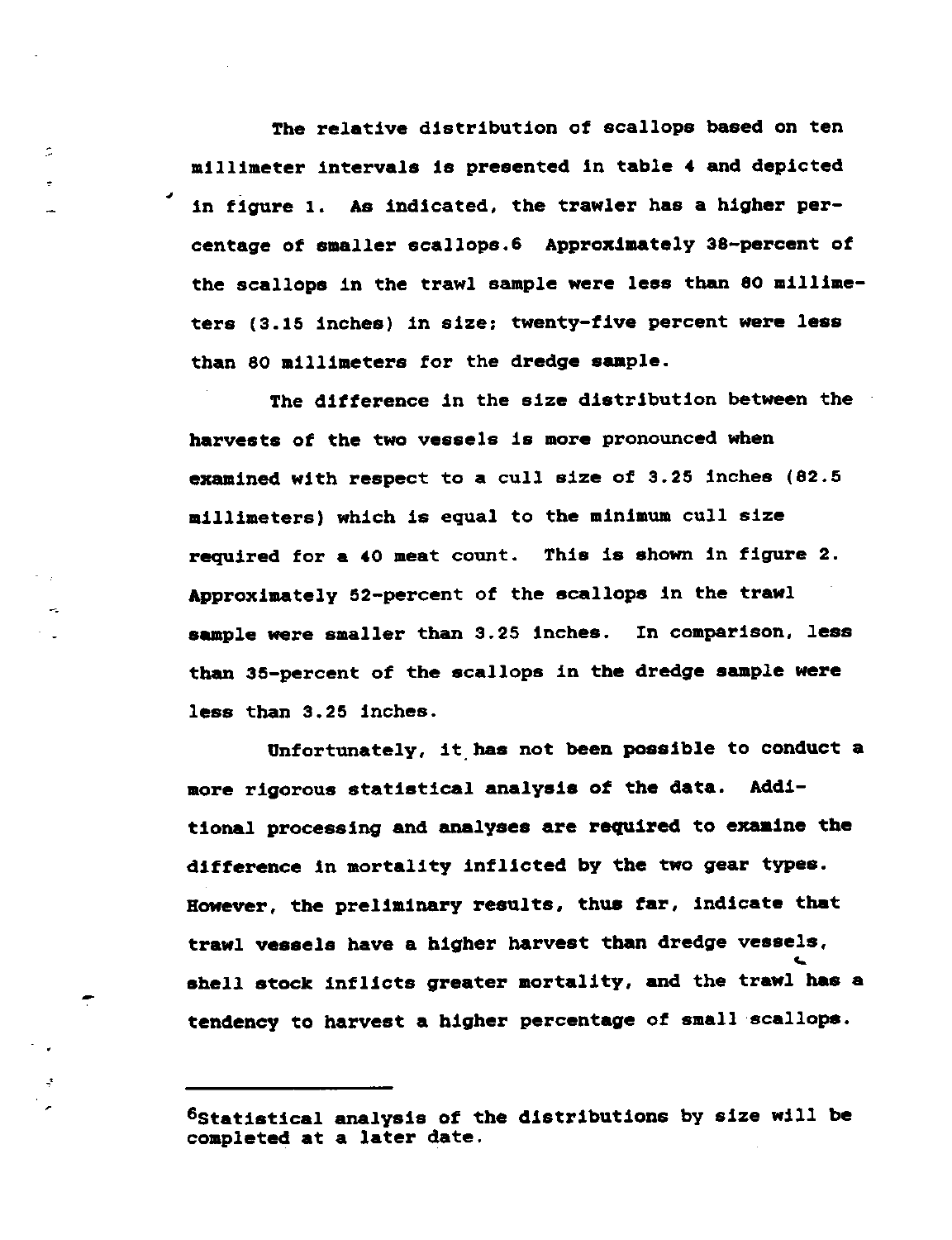|                          |                  |               |                  | <b>Vessal</b> |               |       |
|--------------------------|------------------|---------------|------------------|---------------|---------------|-------|
|                          |                  | Richard Wayne |                  |               | Margaret Rose |       |
|                          | Tom <sub>1</sub> | Tow $2$       | Tow <sub>3</sub> | Tom 1         | Tow $2$       | Tow 3 |
| Time on<br>bottom        | 2320             | 0110          | 0237             | 2325          | 0005          | 0105  |
| Time gear<br>returned    | 0020             | 0210          | 0437             | 2355          | 0055          | 0155  |
| Langth of<br>tow-minutes | 60               | 60            | 120              | 30            | 50            | 50    |
| Depth-fathoes            | 36               | 38            | 38               | 36            | 38            | 38    |

# Table 2. Summary of vessel operationsa

additional information should be requested from the East Coast Fishermen's Association.

 $\ddot{\phantom{a}}$ 

 $\ddot{\phantom{a}}$ 

 $\sigma$ ú.

 $\mathbf{r}$ 

 $\mathcal{L}^{\pm}$ 

 $\mathcal{L}_{\mathcal{A}}$ 

 $\div$  $\sim$   $\mu$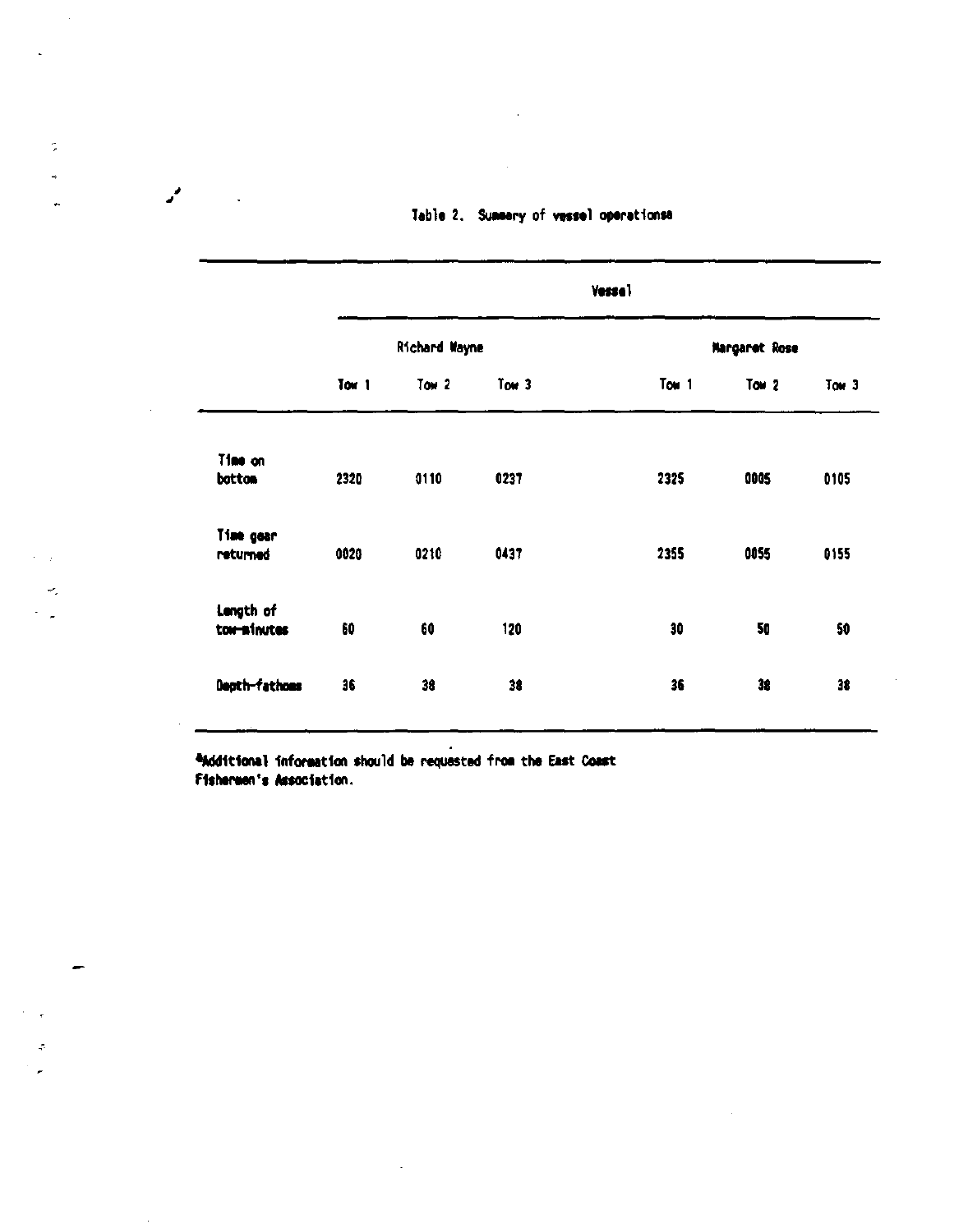|                         | Vesse1          |                |                |                |  |  |
|-------------------------|-----------------|----------------|----------------|----------------|--|--|
| Tow                     |                 | Richard Waynee |                | Margaret Rosea |  |  |
|                         | <b>Baskets</b>  | Weight         | <b>Baskets</b> | Weight         |  |  |
|                         | -number-        | -pounds-       | -number-       | -pounds-       |  |  |
| 1                       | 50              | 3000           | $\pmb{9}$      | 540            |  |  |
| $\overline{\mathbf{c}}$ | 60              | 3600           | 23             | 1380           |  |  |
| 3                       | 25 <sub>b</sub> | 1500b          | 10.5           | 1110           |  |  |

Table 3. Estimated number of baskets and weight of total catch, by tow

<sup>a</sup>Number of baskets estimated by captain of each vessel. Average weight per basket of six baskets equalled 60 pounds. There were no discards for the Richard Nayne; discards per tow for the Margaret Rose were, respectively, 6 baskets (289 pounds), 14 baskets (674 pounds), and 13 baskets (774 pounds).

bExtensions torn out of both trawls on third tow.

÷

÷,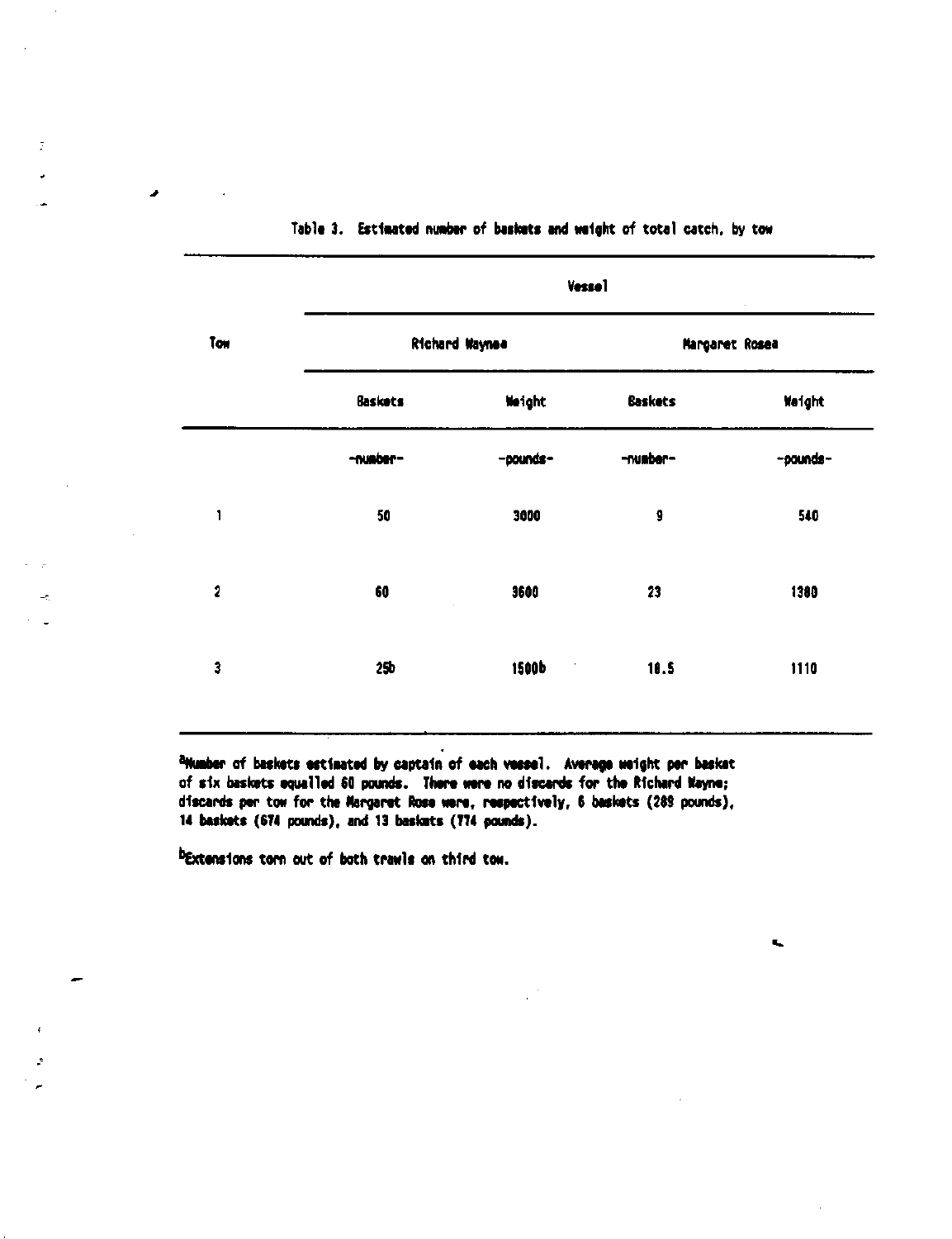|                 |                             | Richard Wayne                      |                                                  | Margaret Rose        |                                    |                                                         |  |
|-----------------|-----------------------------|------------------------------------|--------------------------------------------------|----------------------|------------------------------------|---------------------------------------------------------|--|
| Shell<br>height | <b>Nean</b><br>shell height | Percent<br>of<br>number<br>sampled | Cumulative<br>percent<br>of<br>number<br>sampled | Mean<br>shell height | Percent<br>of<br>number<br>sampled | <b>Cumulative</b><br>percent<br>of<br>number<br>sampled |  |
| $31 - 40$       | 37.43                       | .16                                | .16                                              | 38.10                | .36                                | .36                                                     |  |
| $41 - 50$       | 46.92                       | .66                                | 1.02                                             | 46.40                | 1.24                               | 1.60                                                    |  |
| $51 - 60$       | 57.20                       | 3.64                               | 4.66                                             | 56.06                | 3.94                               | 5.54                                                    |  |
| $61 - 70$       | 66.32                       | 6.78                               | 11.44                                            | 65.28                | 5.40                               | 10.94                                                   |  |
| $71 - 80$       | 77.01                       | 27.90                              | 39.34                                            | 77.93                | 14.26                              | 25.20                                                   |  |
| $81 - 90$       | 85.34                       | 51.01                              | 90.35                                            | 85.78                | 56.77                              | 81.97                                                   |  |
| $91 - 100$      | 93.31                       | 8.97                               | 99.32                                            | 93.96                | 16.16                              | 98.13                                                   |  |
| $101 - 110$     | 103.71                      | .63                                | 99.95                                            | 103.11               | 1.64                               | 99.77                                                   |  |
| $111 - 120$     | 112.33                      | .05                                | 100.00                                           | 115.50               | .07                                | <b>99.84</b>                                            |  |
| >121            |                             |                                    |                                                  | 128.00               | .16                                | 100.00                                                  |  |
| <b>Total</b>    | 61.15                       |                                    |                                                  | 13.41                |                                    |                                                         |  |

Table 4. Mean shall height, percent, and cumulate percent of sample, ten aillimeter intervals

 $\mathbb{R}^2$ 

 $\overline{a}$ 

 $\mathcal{I}$ 

٠

77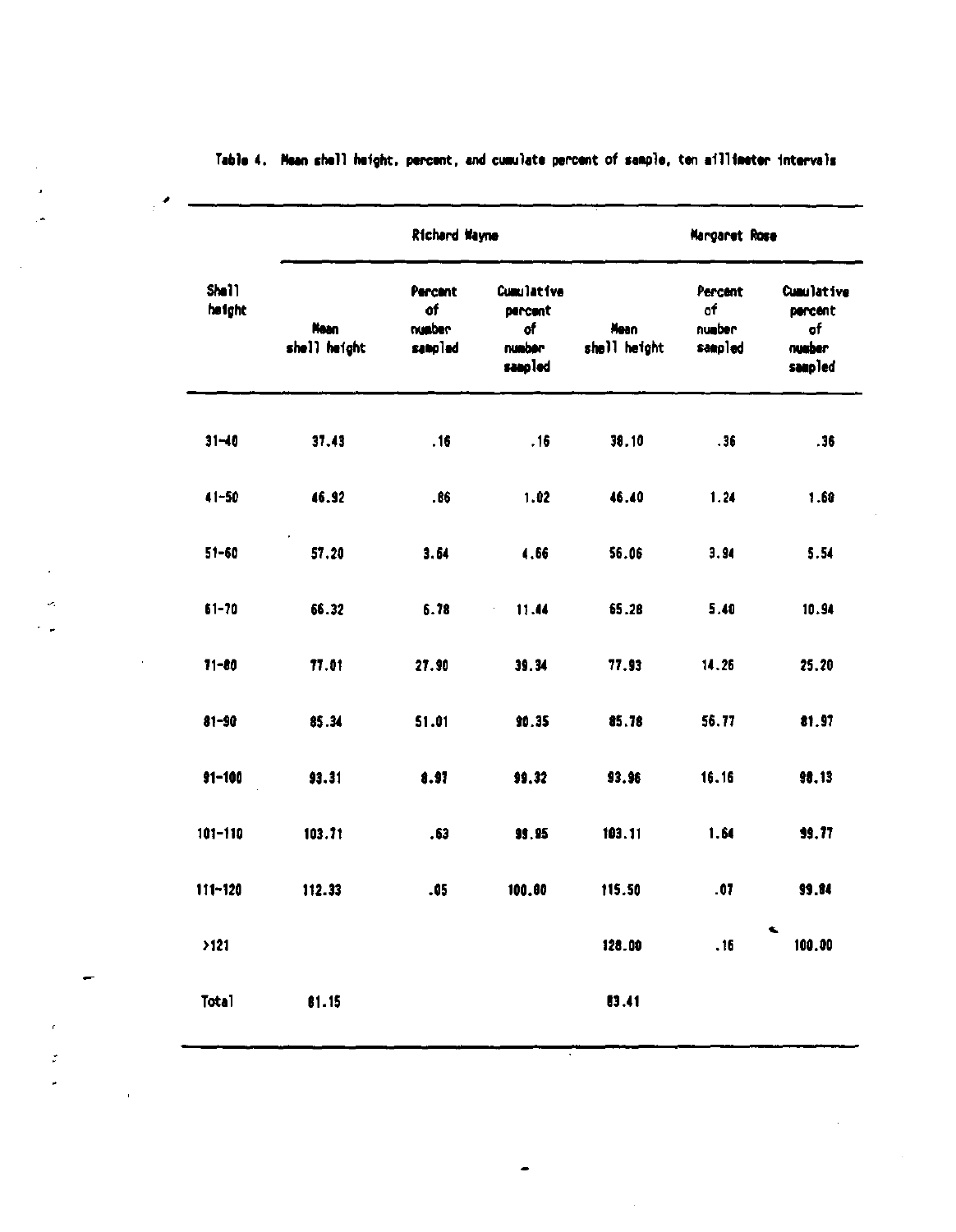



 $\overline{\phantom{a}}$ 

÷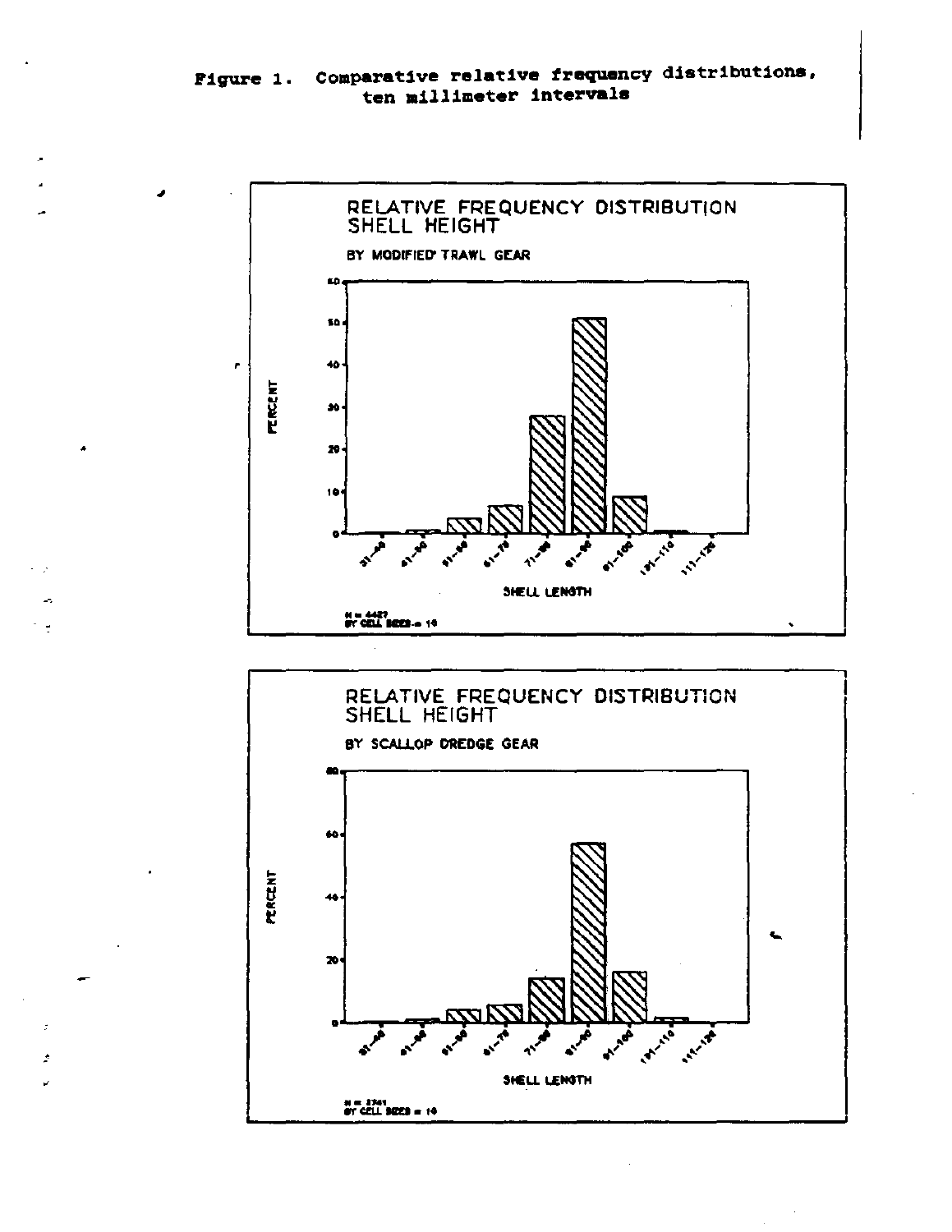# Figure 2. Comparative relative frequency distributions for minimum cull size required for 40 meat count



 $\ddot{\cdot}$ 

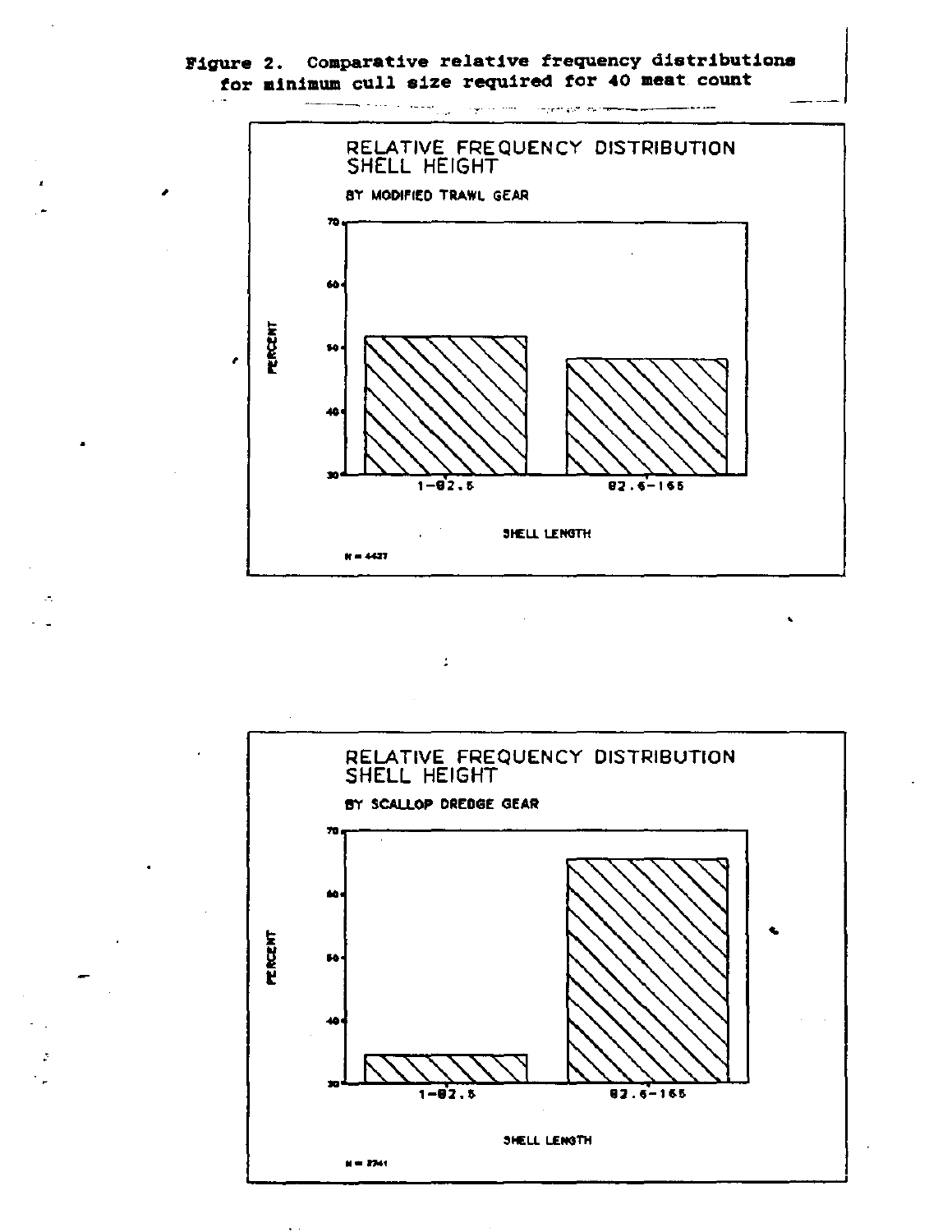ATTACHMENT 1

Ä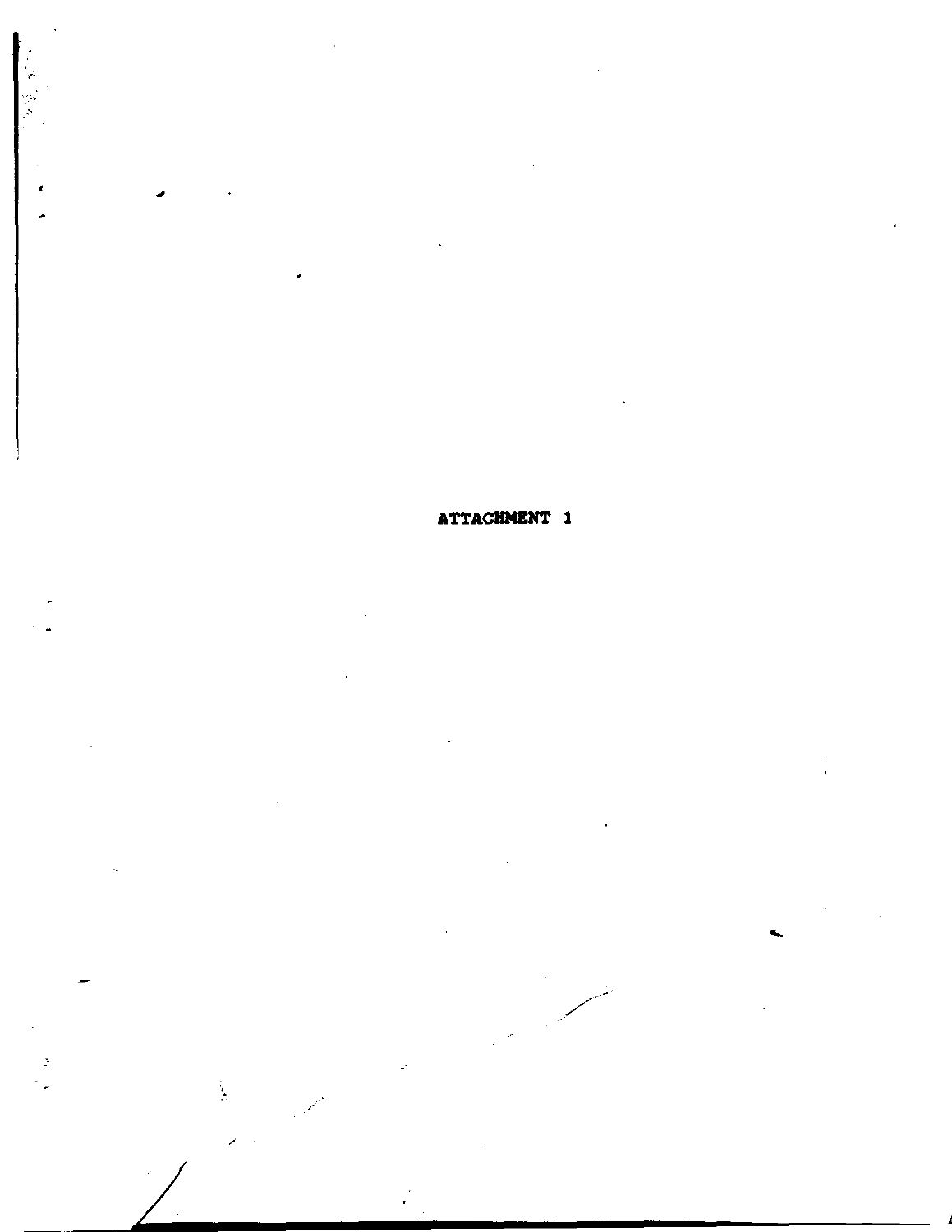#### **EXPERIMENT FOR DETERMINING DIFFERENCE IN MORTALITY BETWEEN** SCALLOP DREDGE AND MODIFIED CALICO TRAWL GEAR IN THE MID-ATLANTIC REGION

The East Coast Fishermen's Association has proposed **a** joint-study an aartality with the Virginia Institute of **Marine** Science, College of IUlliaa and Mary. The **purpose**  of the study is ta evaluate the difference in **fishing** mortality on adults and various size classes of sea scallops (Placapecten magellanicue) caused by two types of scallop gear--scallap dredge and a modified calico trawl.

The specific hypothesis to be examined is as follows:

 $HO: F_{MD} - FMT = 0$ , and  $H1: F_{MD} - FMT \neq 0$ ,

.•

مد

 $\mathbf{f}% _{0}$ 

where FMD and FMT represent fishing mortality caused by dredge  $(D)$  and trawl  $(T)$ , respectively. Another hypothesis ta **be exaained** is

 $H0: C_{JD} - C_{JT} = 0$ , and  $H1: CJD - CJT \neq 0$ ,

**wbere** C.JD.and CJT are the catch of scallope by various **size**  classes for the two gear types. The classes to be examined **are determined** by **a** review of the scallop plan.I Six **size** 

<sup>&</sup>lt;sup>1</sup>The Fishery Management Plan, Final Environmental Impact Statement, Regulatory Impact Review for Atlantic Sea scallape, (1982, p. 112) providea the following shell haight**maat** count equivalents: (1) 3.2&"-40 **aeat** count, (2) 3.&0"-30 aeat count, and (3) 3.7&"-2& meat count.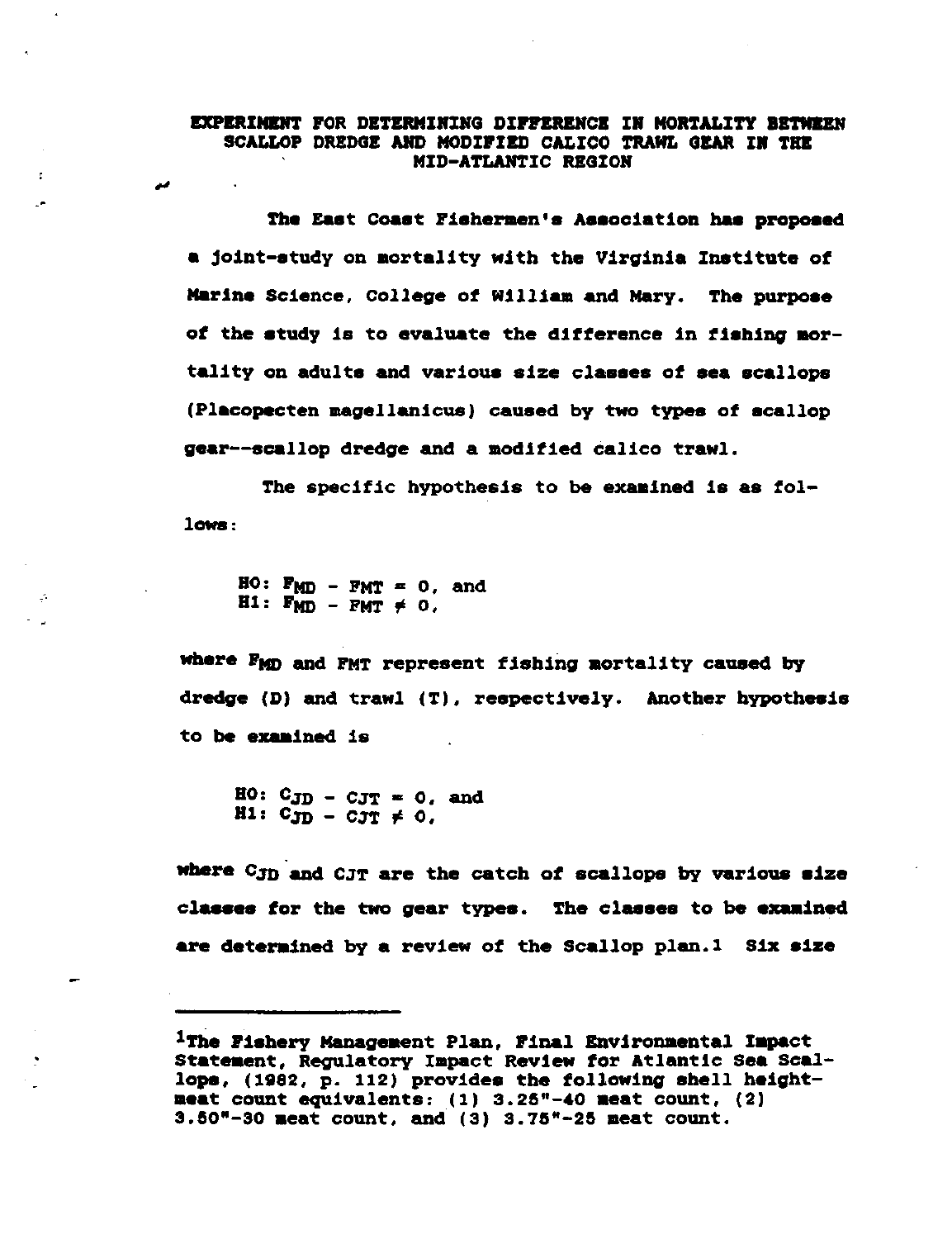classes are to be examined (Table 1). The final hypothesis to be examined is that there is no difference in mortality caused by dredge and trawl for the six meat-count per pound size classes.

#### Methodology

÷

The East Coast Fishermen's Association is to provide two vessels--a dredge and modified calico trawl vessel. The two are to commence operations at the same time and in the same area. They are to be within visual distance of one another. Fishing is to be done in accordance with commercial fishing practices for a duration of approximately twelve hours.

In addition to the vessel crews, the Virginia Institute of Marine Science will provide three individuals for each vessel. An attempt will be made to randomly sample ten, one-two (1.5), bushel baskets of scallops per tow for each vessel. This is necessary since a sample design cannot be ascertained with data available. Length-frequency will be recorded. Hail or estimated total and commercial harvest will be used to indicate total catch. Mortality in accordance with the six meat-count classes will be determined during the recording of length by visual observation.

The results will be analyzed to assess the previously stated hypotheses. Additional analysis, if time permits, will be to model the relationships between catch, mortality, and effort for the two vessels. This will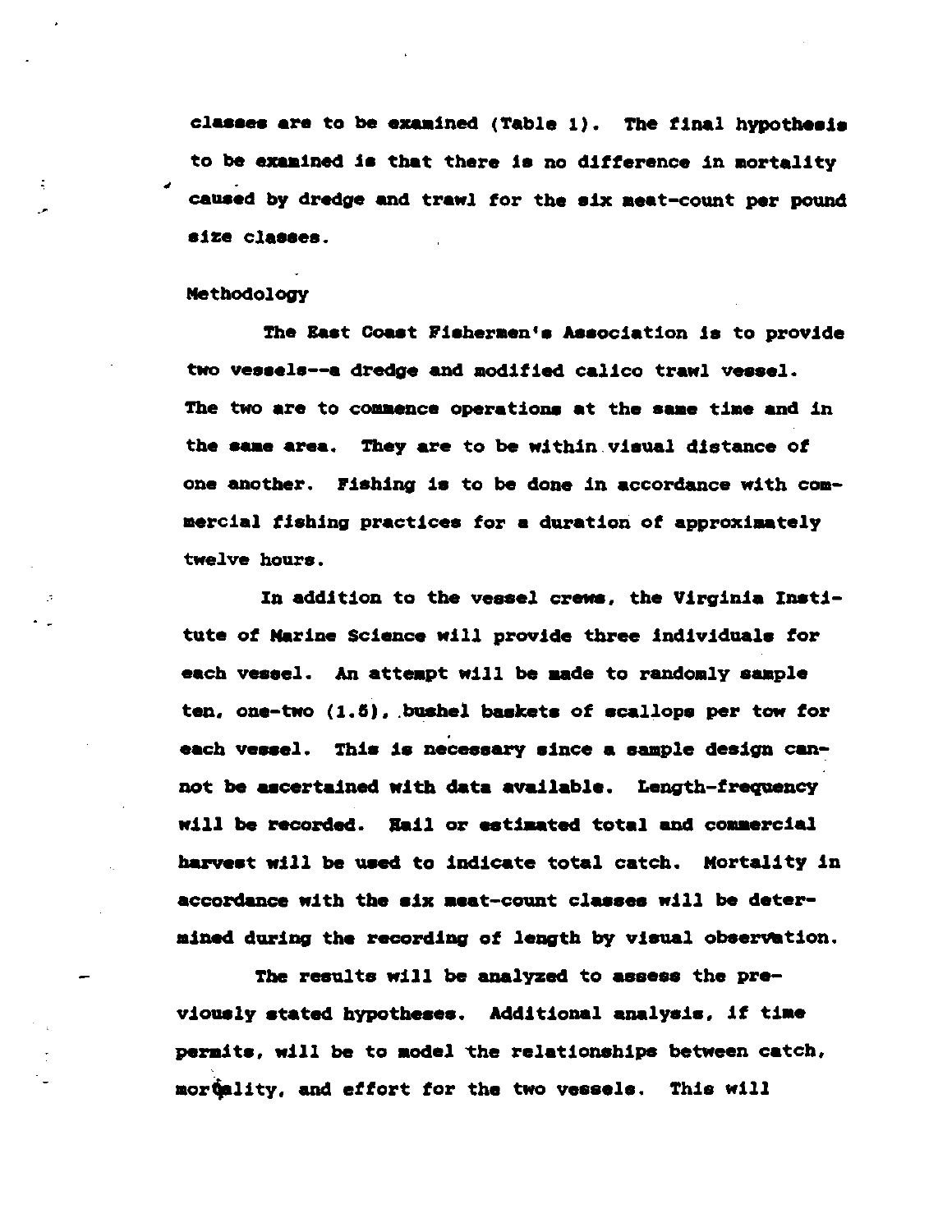| Shell Height |               | <b>We light</b> |               | Meat-count per<br>pound |  |
|--------------|---------------|-----------------|---------------|-------------------------|--|
| ailliseters  | <b>inches</b> | grans           | <b>OURCes</b> | number                  |  |
| 101.27       | 3.99          | 18.14           | .64           | 25                      |  |
| 95.72        | 3.77          | 15.12           | .53           | 30                      |  |
| 91.27        | 3.59          | 12.96           | .46           | 35                      |  |
| 87.57        | 3.45          | 11.34           | .40           | 40                      |  |
| 77.25        | 3.04          | 7.56            | .27           | 60                      |  |
| 70.68        | 2.78          | 5.67            | .20           | 80                      |  |

¢.

#### Table 1. Weight, Langth, and Meat-count Relationshipse

<sup>a</sup>Estimates based on equation on page 28

of Fishery Management Plan for Sea Scallops, January, 1982.

#### The equation is

 $M = 5.929$  X 10-613.234

 $\sim$   $\sim$ 

where if is weight in greas and L is length in ailliaeters.

 $\tilde{\mathcal{I}}$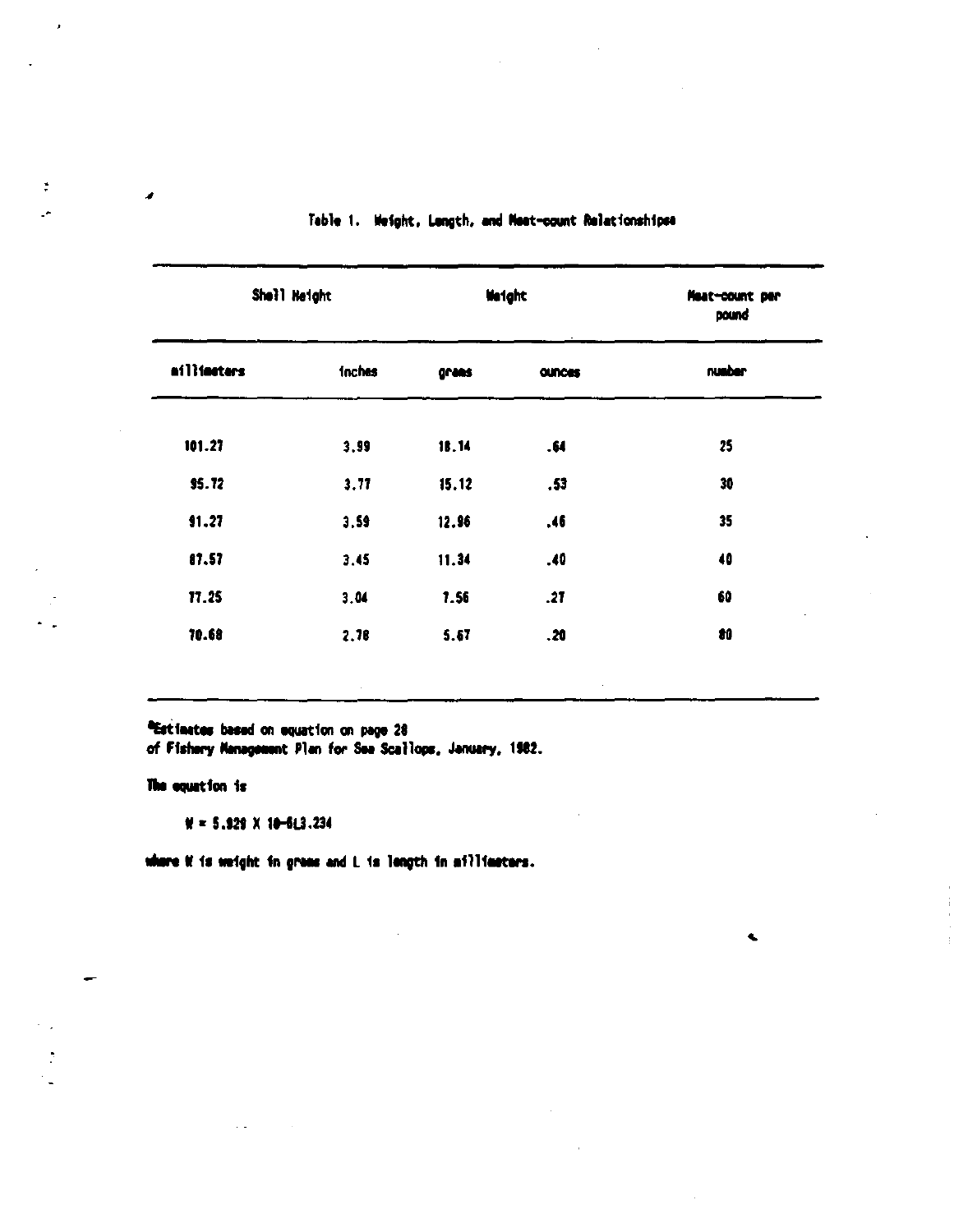**perait aore** rigouroure **statistical** testing of the differences in catch and mortality between the two gear types. A report, aubject to review by Institute personnel, will be aade available to the gast Coaat Association.

#### Materials Required

,

The following **aaterials are** necessary:

- (1) two vessels--similar size and design
	- (a) modified calico trawl<br>(b) scallop dredge scallop dredge
	-
- (2) two four scales
- (3) twenty 1-2 (1.5) bushel baskets
- **(4)** length-frequency recording sheets
- (Ii) two to four **measuring** boards
- (6) video and/or photography equipment
	- (a) camcorder for calico trawl

..

- (b) 35xm for dredge vessel
- (7) six to ten ehucking **knivea**
- (8) plastic bags

į

- (9) two-dozen pencils
- $(10)$  foul-weather gear for six